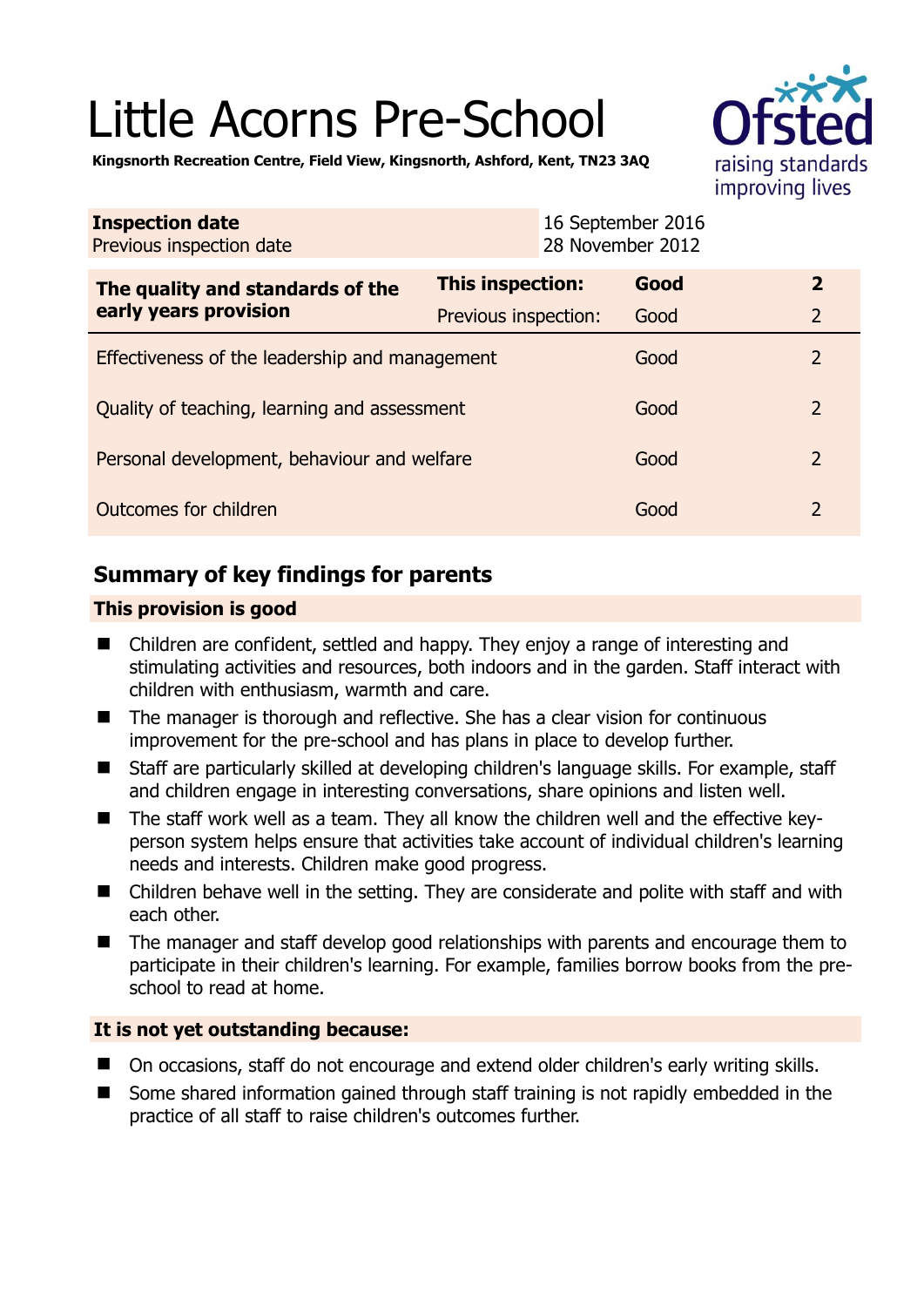# **What the setting needs to do to improve further**

## **To further improve the quality of the early years provision the provider should:**

- extend the opportunities to encourage children's early writing experiences further
- make better use of information gained through training to strengthen staff practice and improve children's outcomes even more.

### **Inspection activities**

- The inspector observed the children taking part in planned and freely chosen activities.
- $\blacksquare$  The inspector held a meeting with the manager.
- The inspector carried out a joint observation with the manager.
- The inspector spoke to staff, children and parents.
- The inspector sampled relevant documentation, including summaries of children's progress and the self-evaluation.

#### **Inspector**

Lucy Whitestone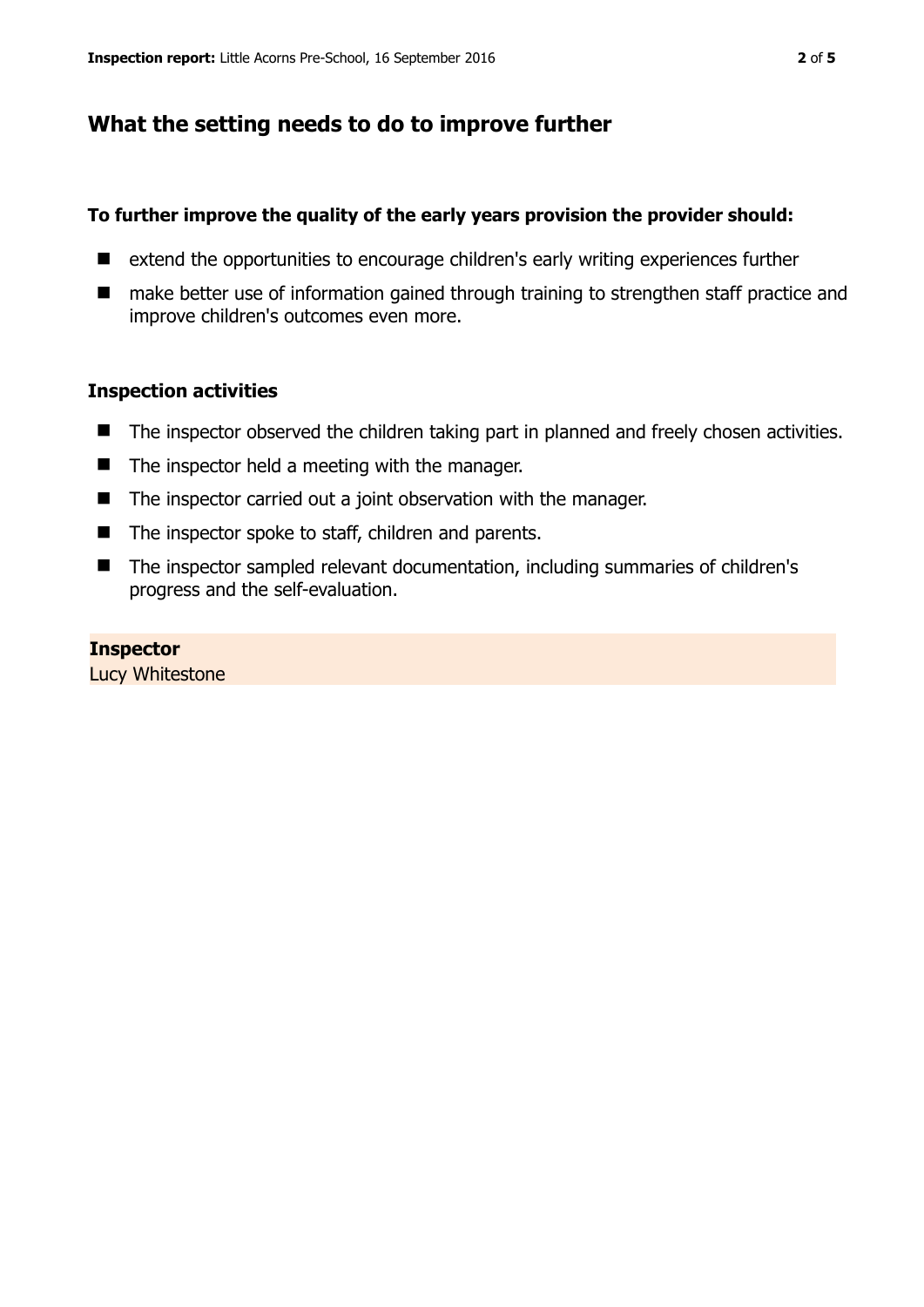# **Inspection findings**

#### **Effectiveness of the leadership and management is good**

Safeguarding is effective. The manager and staff fully understand their roles and responsibilities in keeping children safe and know the action to take if there are any concerns for children's welfare. The manager is aware of the strengths of the pre-school and includes the views of staff and parents. The manager effectively supports staff through regular individual meetings where they monitor children's progress together to identify any learning gaps. She identifies staff training needs to support teaching skills. For example, recent training on how boys play resulted in purposeful and imaginative 'superhero' activities in the garden. Staff found this engaged boys more in imaginative play and improved their behaviour.

#### **Quality of teaching, learning and assessment is good**

There is a good balance between adult-planned activities and those that children choose themselves. For example, children independently access resources and decide how to use them, such as building roadways for their trucks with wooden blocks. Staff take note of such interests and plan individualised next steps in children's learning. Young children enjoy actively taking part in activities, such as during story time as they use puppets and feel the different textures on the pages. Staff support children's language skills in all activities and use a variety of methods, such as songs, visual cues and signs, to encourage their speech and increase children's vocabulary. Staff encourage children to use and understand mathematical language in their play, for example, when they talk about the biggest and smallest as they compare their modelling-dough creations.

#### **Personal development, behaviour and welfare are good**

Children settle well and staff carefully support children's engagement in activities. For example, a visual timetable helps new children understand routines. Children are confident in meeting their own needs. For example, they peel and cut bananas at the snack table and enjoy the challenge of zipping up their coats and putting up umbrellas when it rains. All children like to play in the fresh air, where there is a range of physical opportunities for exploring, including a 'mud kitchen' and a seed-planting area. Children listen carefully to staff and to each other, and receive regular praise for their efforts. They learn to respect and value people's differences and similarities.

#### **Outcomes for children are good**

Children are keen to investigate. For example, they explore the sounds of musical instruments, experiment with making rhythms and examine the patterns in their strings of dough beads. Children develop positive skills for their future learning, such as taking turns and sharing resources. They learn to recognise their name, for instance when they register themselves in as they arrive.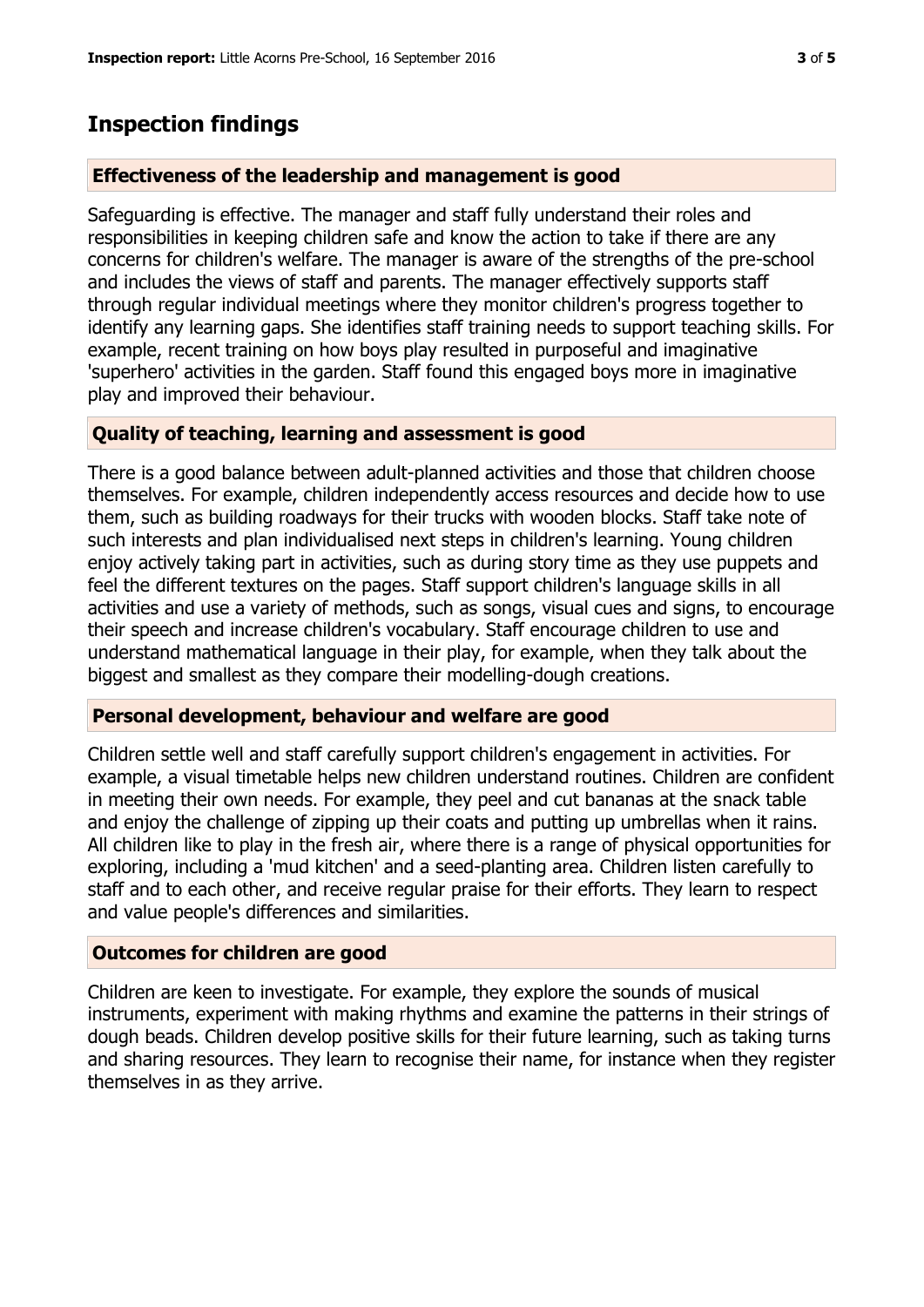# **Setting details**

| Unique reference number                             | 127324                                                                               |  |
|-----------------------------------------------------|--------------------------------------------------------------------------------------|--|
| <b>Local authority</b>                              | Kent                                                                                 |  |
| <b>Inspection number</b>                            | 1058740                                                                              |  |
| <b>Type of provision</b>                            | Sessional provision                                                                  |  |
| Day care type                                       | Childcare - Non-Domestic                                                             |  |
| <b>Registers</b>                                    | Early Years Register, Compulsory Childcare<br>Register, Voluntary Childcare Register |  |
| Age range of children                               | $2 - 5$                                                                              |  |
| <b>Total number of places</b>                       | 30                                                                                   |  |
| Number of children on roll                          | 50                                                                                   |  |
| Name of registered person                           | Little Acorns Pre-School Committee                                                   |  |
| <b>Registered person unique</b><br>reference number | RP908652                                                                             |  |
| Date of previous inspection                         | 28 November 2012                                                                     |  |
| <b>Telephone number</b>                             | 01233 503843                                                                         |  |

Little Acorns Pre-School registered in 1998. The pre-school is situated on the edge of the Park Farm Estate in Ashford, Kent. The pre-school receives funding to provide free early education for children aged two, three and four years. It is open each weekday from 9.15am to 3pm, during school term time only. There are nine staff employed and, of these, eight hold a recognised childcare qualification at level 3. The staff team is supported by an administrator.

This inspection was carried out by Ofsted under sections 49 and 50 of the Childcare Act 2006 on the quality and standards of provision that is registered on the Early Years Register. The registered person must ensure that this provision complies with the statutory framework for children's learning, development and care, known as the early years foundation stage.

Any complaints about the inspection or the report should be made following the procedures set out in the guidance 'Complaints procedure: raising concerns and making complaints about Ofsted', which is available from Ofsted's website: www.gov.uk/government/organisations/ofsted. If you would like Ofsted to send you a copy of the guidance, please telephone 0300 123 4234, or email enquiries@ofsted.gov.uk.